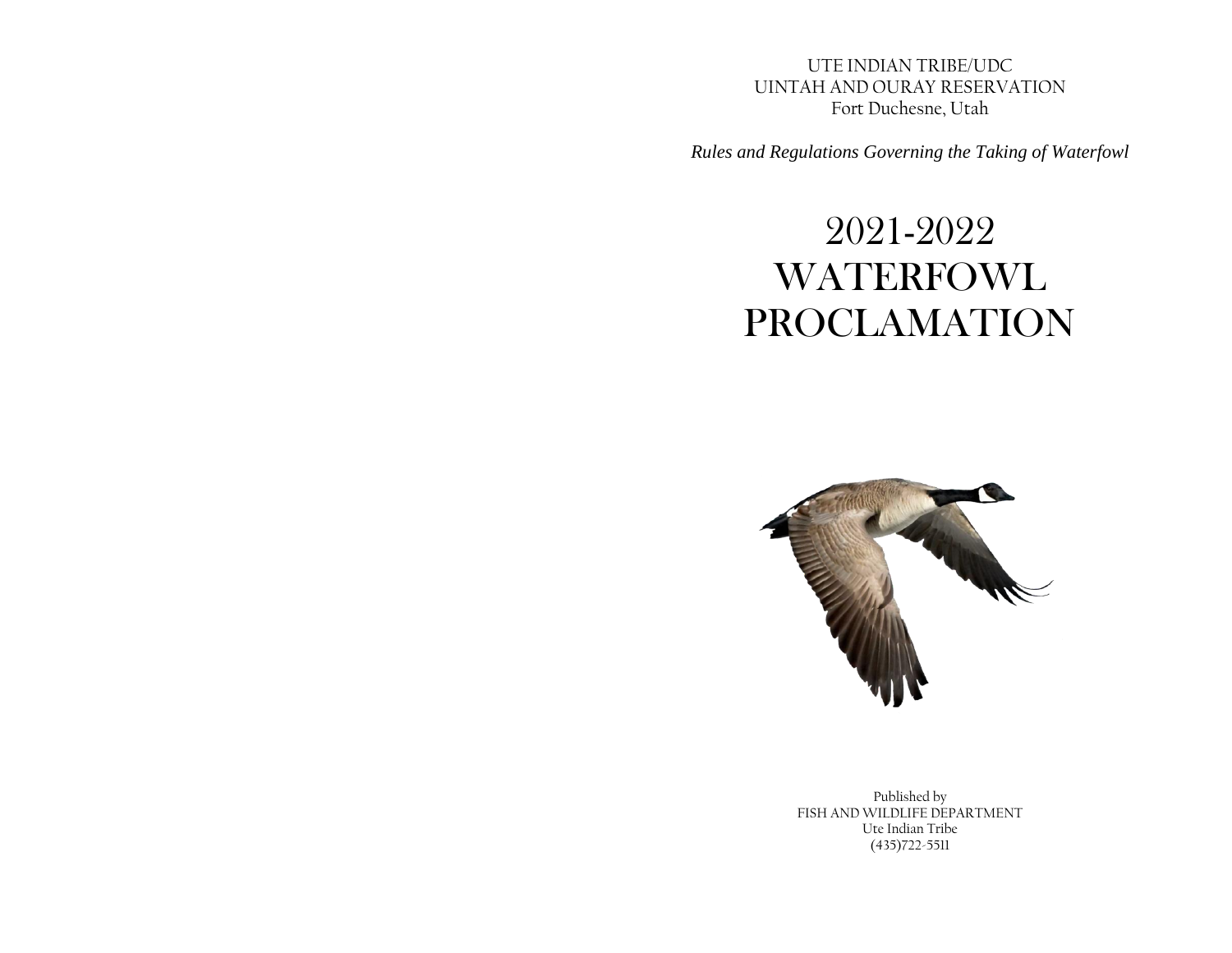#### **1. DEFINITIONS**

- **a. "All Terrain Vehicle (ATV)"** means any motorized vehicle designed for or capable of travel over unimproved terrain, and includes but is not limited to: motor-cycles, three-wheelers, quad runners, four-wheelers, snowmobiles and dune buggies.
- **b. "Authorized Officer"** shall mean a Ute Indian Tribe Conservation Officer, Bureau of Indian Affairs Police Officer, or Federal Law Enforcement Officer who has been authorized to enforce this proclamation in accordance with Tribal or Federal Law.
- **c. "Bag Limit"** shall mean the total number of game species shall be allowed to be taken in one day.
- **d. "Closed Season"** shall mean that period of time during which the taking of any game species is prohibited.
- **e. "Code"** shall mean Title VIII, the Wildlife and Outdoor Recreation Code of the Ute Indian Tribe Law and Order Code of the Uintah and Ouray Reservation.
- **f. "Exterior Boundary Lands"** shall mean those Non-Trust Lands within the original confines of the Uintah and Ouray Reservation as set forth by Executive Orders of October 3, 1861, and January 5, 1882.
- **g. "Guide"** shall mean any person who offers services, at a cost or at no cost, of providing direction and/or supervision to any person to an area or areas on Trust Lands of the Reservation for the purpose of angling, camping, hunting or other recreational activities.
- **h. "Hagen Lands"** means those Exterior Boundary Lands which were determined to have been removed from the Reservation in Hagen v. Utah, 510 U.S. 399 (1994) and Ute Indian Tribe v. Utah, 114 F. 3d ( $10<sup>th</sup>$  Cir. 1997), and includes those lands known as the "Strawberry Reclamation Project Area" and the "Gilsonite Strip."
- **i. "Hunt or Hunting"** shall mean to take or pursue any animal by any means (except and including those that are prohibited by this proclamation).
- **j. "Mixed-Blood"** shall mean any person whose name appears on the final roll of Mixed-Blood Members of the Ute Indian Tribe, which was published in the Federal Register on April 5, 1956.
- **k. "Non-Indian"** shall mean any person who is neither a Tribal Member, a Mixed Blood, or Non-Member Indian.
- **l. "Non-Member Indian"** shall mean an enrolled member of an Indian Tribe other than the Tribe that is recognized by the Secretary of the Interior as possessing a government-to-government relationship with the United States; except that, the phrase "Non-Member Indian" shall not include Mixed-Bloods.
- **m. "Non-toxic Shot"** means all shot types approved by the U.S. Fish and Wildlife Services as non-toxic. Only soft iron, steel, copper-plated steel, nickel plated steel, bismuth, tungsten, tin and zinc-plated steel shot have been approved **d** nickel plated steel, bismuth, tungsten, tin and zinc-plated steel shot have been approved.
- **n. "Permit"** shall mean a document issued by the Ute Tribe Fish and Wildlife Department, which document authorizes the person to whom it is issued to hunt the particular species identified on the permit in accordance with the rules and regulations, established in this proclamation.
- **o. "Person"** shall mean a natural being, and unless otherwise appearing from the context, and includes Tribal Members, Mixed-Bloods, Non-Member Indians and Non-Indians, as defined elsewhere in this section.
- **p. "Possession"** shall mean the actual or constructive custody of and control over waterfowl.
- **q "Possession Limit"** shall mean the number of a given game species a person may have in his/her possession at any one time
- **r. "Proclamation"** shall mean the rules and regulations established by the Tribal Business Committee of the Ute Indian Tribe of the Uintah and Ouray Reservation, Utah which governs the taking of waterfowl on the Reservation.
- **s. "Proper Identification"** shall mean:

(1) for Tribal Member, a Ute Indian Tribe Identification Card; (2) for Mixed-Bloods, a Mixed-Blood Identification Card issued by the Bureau of Indian Affairs;

(3) for Non-Member Indians, a valid identification card issued by the tribe in which said person is enrolled, or a Certificate of Degree of Indian Blood issued by the Bureau of Indian Affairs; and (4) for Non-Indians, a valid, picture identification card (e.g. such as

driver's license) issued by the state in which said Non-Indian resides.

- **t. "Reservation"** shall mean all lands, including trust and non-trust lands, located within the original boundaries of the Uintah and Ouray Reservation as set forth by Executive Orders of October 3, 1861, and January 5, 1882, and confirmed and defined by Ute Indian Tribe v. Utah, 114 F. 3d 1513 (10th Cir. 1997).
- **u. "Take"** shall mean to hunt, pursue, harass, catch, capture, possess, trap, or kill or attempt to hunt, pursue, harass, catch, capture, possess, trap or kill any game animal.
- **v. "Trespass"** shall mean to enter unlawfully upon Trust Lands or private property.
- **w. "Tribal Members"** shall mean any person who is an enrolled member of the Tribe.
- **x. "Tribe or Ute Tribe"** means the Ute Indian Tribe of the Uintah and Ouray Reservation, Utah.
- **y. "Trust Lands"** shall mean those lands of the Reservation which are held in trust by the United States for the Benefit of the Tribe, an individual or group of individuals, and which are subject to the exclusive jurisdiction of the Tribe and the United States.
- **z. "Waterfowl"** shall mean all species of ducks and geese. The taking of all other species of migratory birds is prohibited (except dove, which is outlined in the Ute Tribe Upland Game Proclamation).

#### **2. SHOOTING HOURS**

Shooting hours are restricted to daylight hours. Daylight hours are defined as one-half hour before official sunrise to one-half hour after official sunset.

#### **3. BAG AND POSSESSION LIMITS**

Bag limits and species authorized to be taken are those federal regulations adopted by the Ute Indian Tribe. Bag and possession limits for ducks and geese coincide with Federal bag and possession limits for Uintah and Duchesne Counties. Possession and bag limits on the Uintah and Ouray Reservation shall not be in addition to Utah State bag or possession limits for ducks and geese.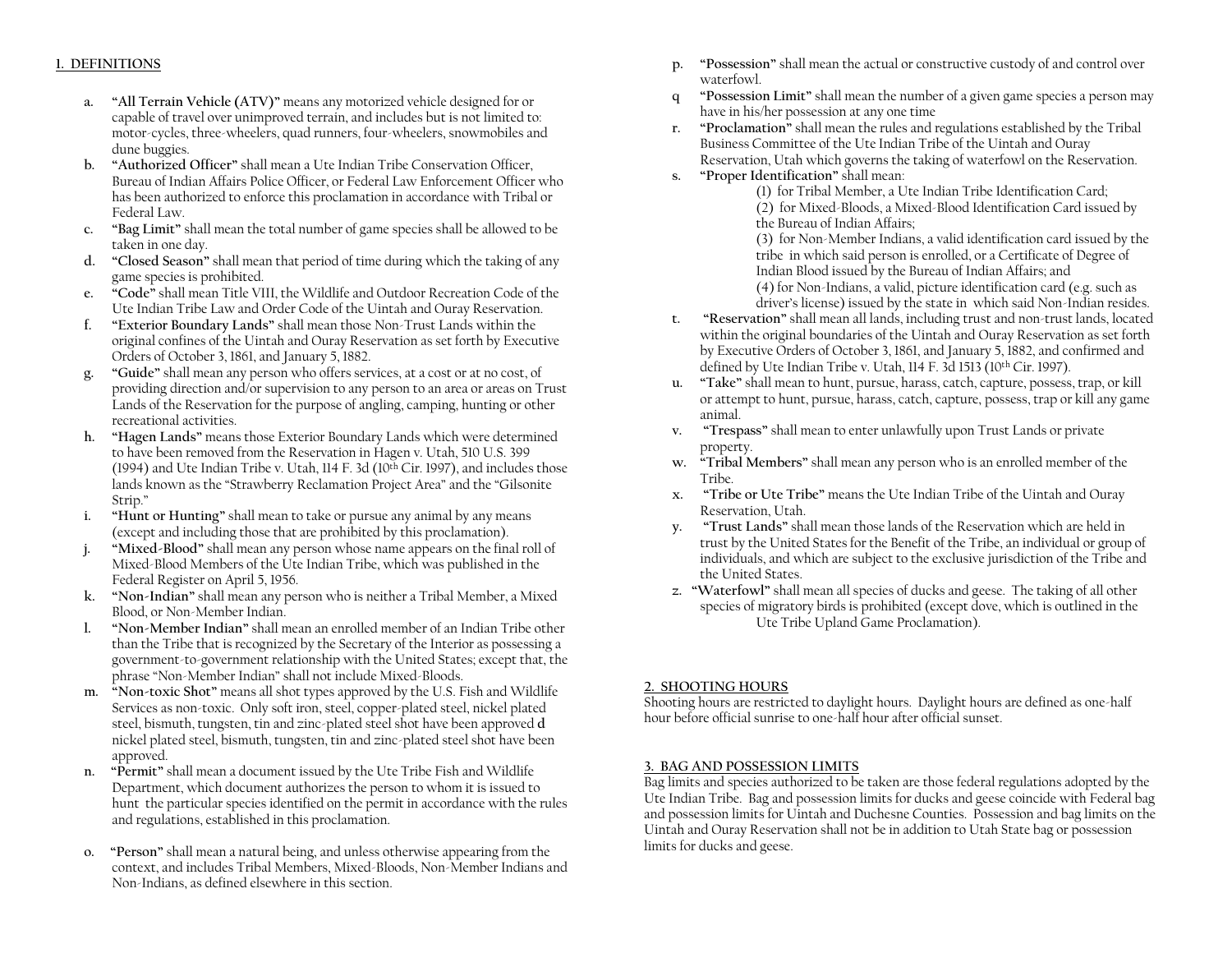# **LIMITS FOR DUCKS (BAG AND POSSESSION)** Limits for Tribal Members, Mixed

Bloods and Non-Members:

Duck: Seven (7) daily; except no more than two (2) Hen Mallards; no more than two (2) Redheads; no more than two (2) Canvasback; (2) two Scaup Duck, no more than one (1) Pintails, no more than (2) Wood Duck. The possession limit is twice the daily bag limit.

## **LIMITS FOR GEESE (BAG AND POSSESSION)** Limits for Tribal Members, Mixed

Bloods and Non-Members:

(a) White Geese (Snow, Blue and Ross'): (20) per day, (60) in possession.

(b) Dark Geese (Canada, White-Fronted, Brant): four (4) per day, (12) in possession. (c) Snipe: (8) per day, (24) in possession.

# **4. PERMITS**

- a. Purchase and possession of a Ute Tribe Waterfowl Permit is required for all Non-Members to hunt ducks on Trust Lands. A Federal Migratory Stamp must accompany all Duck Permits in order to take ducks.
- b. A Utah State license is not required to hunt on Trust Lands, and a Utah State license is not valid for use on Trust Lands.
- c. Tribal Members may hunt waterfowl on Trust lands and Exterior Boundary Lands but must first obtain a permit at no cost. Such persons must have proper identification in his/her immediate possession at all times while engaged in hunting and/or transporting waterfowl. A **Federal Migratory Bird Stamp** must accompany the waterfowl permit in order to take waterfowl.
- d. Mixed Bloods may hunt waterfowl on Trust Lands and Exterior Boundary Lands but first must obtain a permit at no cost. **The issuance of a Waterfowl Permit to hunt on Exterior Boundary Lands does not entitle the holder of such permit to take waterfowl on Hagen Lands.** Such persons must have proper identification in his/her immediate possession at all times while engaged in hunting or transporting waterfowl. **A Federal Migratory Bird Stamp** must accompany the Waterfowl Permit in order to take waterfowl.
- e. **Waterfowl Permit (Non-members 18 years and over)-------------------\$65.00\*** Youth **Waterfowl Permit (Non-members 12-18 years and over with successful completion of hunters education, must show blue card) ---------------\$40.00\*** \*There will be a **Conservation Stamp fee of \$15.00** to cover the costs of management and camping facilities. The fee will be paid separately at the time of purchasing a permit, and is not included in the above fees. Conservation Stamp must be signed at the time of purchase, across the face of the stamp in order to be valid, and a **Federal Migratory Bird Stamp** must accompany all Waterfowl Permits in order to take waterfowl.

# **5. GENERAL REGULATIONS**

## **a. Hunter Safety Course**

Any person under 18 years of age must show proof of successful completion of a hunter safety course before acquiring a Ute Tribal Waterfowl Permit.

**b. Species Identification**

If game birds are dressed, one fully feathered wing must remain attached to each bird so as to permit species identification while being transported between the place where taken, and the personal abode of the possessor or between the place taken and a commercial facility.

**c. Restrictions for Hunters under 18 years of age**

Any person under 18 years of age must be accompanied by a permitted responsible adult while hunting waterfowl on the Reservation.

# **d. Exhibition of Permits**

Any person engaged in hunting, fishing , or trapping, or while transporting any wildlife shall be required upon demand of any Conservation Officer, or other authorized officer, to exhibit the required Tribal License, Permit, or proper Identification, and any device or apparatus in his/her possession used for hunting, fishing, or trapping; or any wildlife in his/her possession.

## **e. Carrying of License**

No person shall engage in hunting for protected wildlife as provided by this Proclamation without having procured the necessary 2020– 2021 Tribal Waterfowl Permits or tags, or proper identification as herein provided, and having at the time such permits, or proper identification on his/her person; nor shall any person lend, transfer, sell, give or assign his permits or tags belonging thereto or the rights granted by such permits or tags. It shall be unlawful for any person to use or have in his or her possession while hunting, any license, permit or proper identification not issued to him/her.

# **f. Hunting under the Influence of Alcohol or Illegal Drugs.**

It is unlawful for any person to possess or use weapons in the pursuit of any kind of wildlife on the Reservation while under the influence of alcohol or drugs.

## **g. Unlawful Use or Motorized Vehicles.**

It is unlawful for any person to take or pursue any upland game or waterfowl from an ATV, aircraft, airboat, three-wheeler, quad-runner, motorcycle, four-wheeler, UTV, side-by-side or snowmobile.

1. **TRIBAL MEMBERS ONLY**- ATV operations shall be limited to those areas within a two (2) mile radius of each community. Use of ATV's within a one (1) radius of any recreational area is prohibited. Any other use is strictly prohibited, unless other authorization is obtained by the Fish and Wildlife Department Director, with concurrence of the Business Committee.

## **h. Checking Stations**

It is unlawful for any person to fail to stop at checking stations or roadblocks where a stop sign or red or blue light is displayed.

## **i. Damage to Property**

It is unlawful for any person on Indian Lands to damage, disarrange, or destroy property. It shall be unlawful for any person to hunt or shoot within 600 feet of any dwelling, house, barn, corral, feeding pen, stockyard, or any enclosure where domestic animals are kept or fed, unless the express permission of the person in lawful possession of such building or enclosure is first had and obtained.

## **j. Guides and Guiding**

1. No tribal Member shall offer guide services or guide any person on Trust Lands of the Uintah and Ouray Reservation unless that person has been approved and licensed by the Ute Tribe Fish and Wildlife Department and the Fish and Wildlife Advisory Board.

2. No Non-Member shall offer guide services or guide any Non-Member on Trust Lands.

## **k. Accompaniment**

No person who receives a permit to hunt on Trust Lands may be accompanied on the hunt by a Non-Indian or Non-Member Indian unless said Non-Indian or Non-Member Indian is the spouse or minor child of the permit holder.

## **l. Trespass**

No Non-Member or Non-Member Indian shall engage in any activity on Trust Lands of the Uintah and Ouray Reservation, unless said Non-Member or Non-Member Indian has a valid permit to perform such activity in his/her possession . Failure to